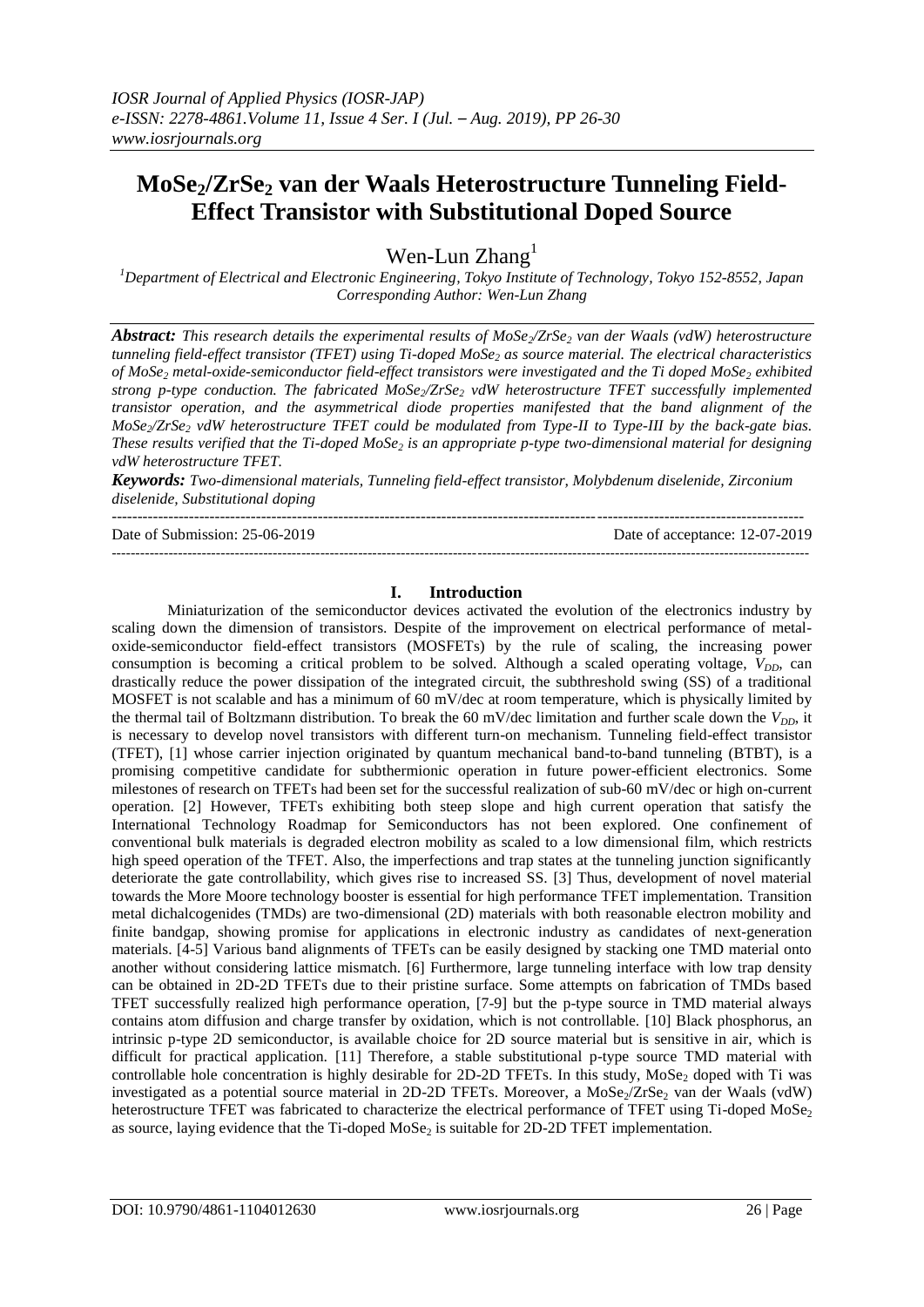## **II. Device Fabrication**

First, 20 nm of  $HfO<sub>2</sub>$  was formed on  $p^{++}$ -Si substrate by 200 cycles of atomic layer deposition (ALD) using tetrakis(dimethylamino)hafnium (TDMAH) and  $H_2O$  at 250°C as back-gate dielectric. The ZrSe<sub>2</sub> flakes were mechanically exfoliated by scotch-tape and randomly transferred onto the substrate. Relatively thin  $ZrSe<sub>2</sub>$ flakes were located on the substrate as channel for vdW heterostructure TFET. Ti-doped MoSe<sub>2</sub> flakes were exfoliated simultaneously and transferred onto polydimethylsiloxane (PDMS), and then overlapped with objective ZrSe<sub>2</sub> flake to fabricate a vdW heterostructure via viscoelastic stamping method using a micromanipulation system. [12] The doping level (Ti) of MoSe<sub>2</sub> was approximately  $10^{21}$  cm<sup>-3</sup> without band renormalization, and the MoSe<sub>2</sub> and ZrSe<sub>2</sub> crystals were commercial merchandise from 2Dsemiconductor, Inc. After the dry transferring of p-type MoSe<sub>2</sub> as source of TFET, S/D electrodes were designed for both MoSe<sub>2</sub> and  $ZrSe<sub>2</sub>$  flakes to investigate the electrical performance respectively by electron beam lithography. Ni/Au (20) nm/80 nm) was deposited on the substrate by electron beam evaporation and followed by a standard lift-off process, then a 20 nm of  $HfO<sub>2</sub>$  was deposited on the substrate as a passivation layer via 200 cycle ALD of TDMAH and  $H_2O$  at 250 $^{\circ}$ C, protecting the vdW heterostructure TFET from ambient contamination. Finally, Cr/Au (20 nm/100 nm) was deposited as back contact by electron beam evaporation, and the device was accomplished after dry etching S/D contact holes. MoSe<sub>2</sub> MOSFETs were also fabricated to confirm the p-type transistor conduction via similar process flow.

## **III. Results And Discussions**

The effect of Ti-doping on the electrical characteristics was investigated as shown in Fig. 1. MoSe<sub>2</sub> MOSFET without Ti doping was fabricated and the transfer curves were shown in Fig. 1 (a). The pristine  $Mose<sub>2</sub>$ MOSFET exhibited ambipolar transportation, and the n-type conduction was stronger than the p-type conduction, which is in accord with other experiment reports. [13] In comparison, the fabricated Ti-doped MoSe<sub>2</sub> MOSFET exhibited strong p-type conduction. Although the Ti-doped MoSe<sub>2</sub> MOSFET was biased at a relatively high positive gate voltage, the hole could not be fully depleted and the channel current of the transistor was larger than 10 nA. There was no current recovery for the electron accumulation observed in the Ti-doped MoSe<sub>2</sub> MOSFET, which indicated that the MoSe<sub>2</sub> was degenerately p-doped. The Ti-doped MoSe<sub>2</sub> was very stable in ambient, and the transfer curves did not shift even after 1 week of air exposure, which verified that the Ti-doped MoSe<sub>2</sub> is suitable for vdW heterostructure TFET.



**Figure 1.** Transfer curves of MoSe<sub>2</sub> MOSFET before and after Ti-doping. The doping level was approximately  $10^{21}$  cm<sup>-3</sup>, the contact metal is Ni, and the gate dielectric was 20 nm HfO<sub>2</sub>. (a) Transfer curves before Ti-doping. Ambipolar transport was observed in the transistor, and the n-type conduction was stronger than p-type conduction. **(b)** Transfer curves after Ti-doping. The MoSe<sub>2</sub> MOSFET exhibited strong p-type conduction without current recovery even the gate bias exceeded 4 V, which confirmed the degenerately p-doping concentration.

After confirming the p-type conduction of the Ti-doped MoSe<sub>2</sub>, the fabricated MoSe $\sqrt{Z}$ rSe<sub>2</sub> vdW heterostructure TFET was characterized. Fig. 2 (a) depicts the schematic view of the fabricated device, and Fig. 2 (b) is the optical microscope image. The  $MoSe_2/ZrSe_2$  vdW heterostructure area was also analyzed by atomic force microscopy (AFM) and the results were shown in Fig. 3 (c). The flake thickness along the red dotted line  $(MoSe<sub>2</sub>)$  and green dotted line  $(ZrSe<sub>2</sub>)$  was 21 nm and 16 nm, respectively. The cross-section of the vdW heterostructure along the green dotted line in Fig. 2 (b) was characterized by transmission electron microscopy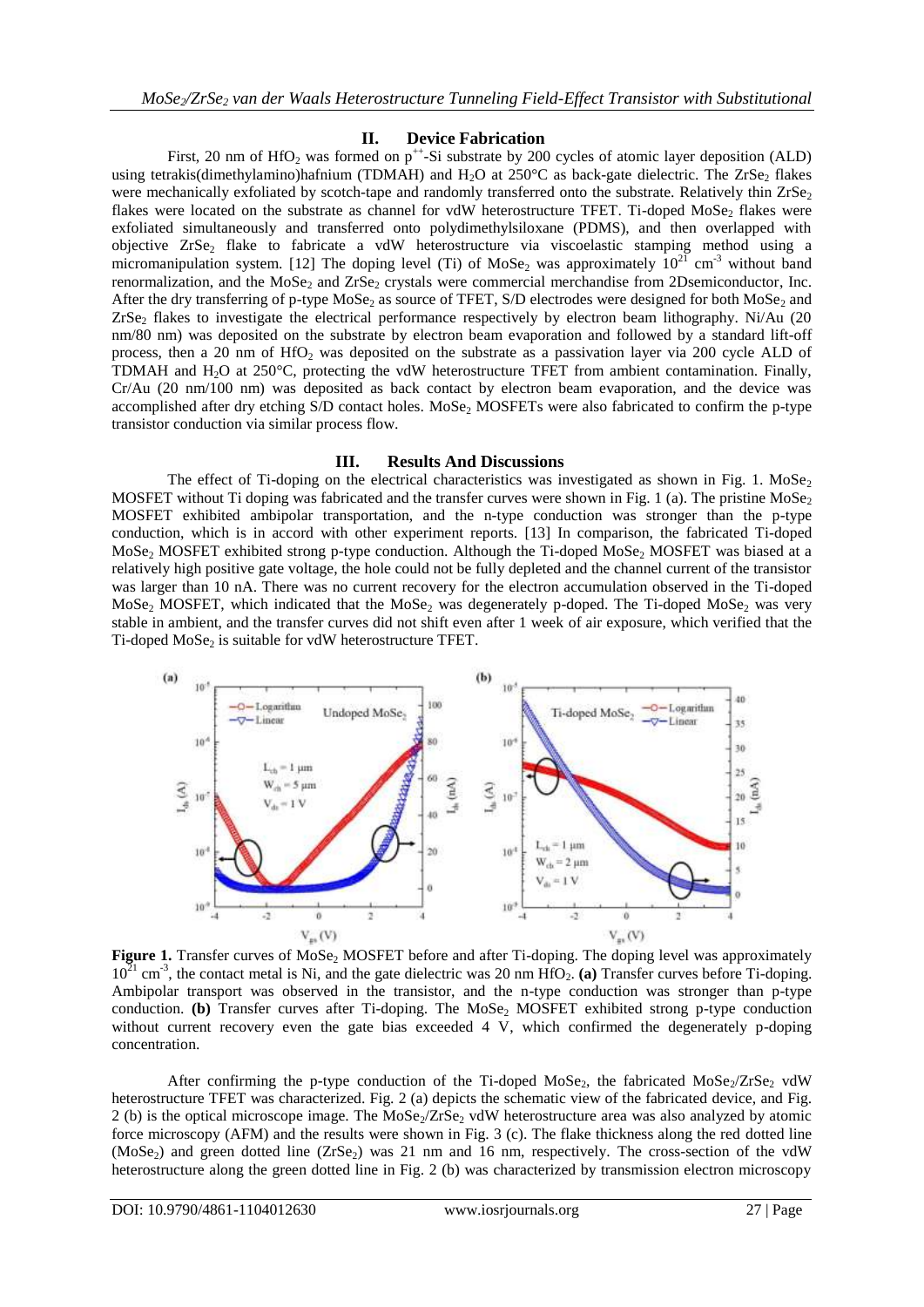(TEM) and the image was shown in Fig. 2 (d). The flake thickness of  $Mose_2$  and  $ZrSe_2$  was in accord with the scanning result of AFM. The elementary composition of the vdW heterostructure area was mapped via energy dispersive X-ray spectrometry (EDX) and the results were shown in Fig. 2 (e), which verified that the vdW heterostructure TFET was constructed by  $HfO<sub>2</sub>$  gate dielectric, Ti-doped MoSe<sub>2</sub>, and ZrSe<sub>2</sub>. The large vertical tunneling junction area and sharp interface thanks to stacking 2D materials were highly desired for high performance TFET, which is difficult to be realized in conventional bulk materials.



**Figure 2.** Device structure of fabricated MoSe<sub>2</sub>/ZrSe<sub>2</sub> vdW heterostructure TFET. (a) Schematic view. (b) Optical microscope image. **(c)** AFM image and flake thickness. The red dotted line is defined as A-B (ZrSe<sub>2</sub>) and the green dotted line as C-D (MoSe<sub>2</sub>). The thickness of MoSe<sub>2</sub> and ZrSe<sub>2</sub> flakes were 21 nm and 16 nm, respectively. **(d)** TEM cross-section image of the  $\text{MoSe}_2/\text{ZrSe}_2$  vdW heterostructure along the green dotted line in (b). **(e)** EDX mapping of the elementary composition of the MoSe<sub>2</sub>/ZrSe<sub>2</sub> vdW heterostructure in Hf-L, Mo-K, Se-L, Zr-K, Ti-K, respectively.

In this paper, the  $ZrSe_2$  was selected to the channel 2D material because of its relatively deep electron affinity and "native"  $ZrO_x$  oxide. [14] The valence band maximum of the MoSe<sub>2</sub> is at -5.23 eV and the conduction band minimum of the  $ZrSe_2$  is at -5.86 eV by density function theory calculation, [15] so that the  $MoSe<sub>2</sub>/ZrSe<sub>2</sub> vdW heterostructure system formed a Type-III broken band alignment.$ 



Figure 3. Electrical characteristics of fabricated MoSe<sub>2</sub>/ZrSe<sub>2</sub> vdW heterostructure TFET as back-gate modulated diode. **(a)** Rectified characteristics measured at  $V_{gs} = -2$  V and the band alignment of the heterostructure system was Type-II. **(b)** Tunneling characteristics and a trend towards NDR measured at  $V_{gs} = 2$ V and the band alignment of the heterostructure system was Type-III.

To verify the calculation results, the p-MoSe<sub>2</sub>/ZrSe<sub>2</sub> vdW heterostructure TFET was characterized as a back-gate modulated diode as shown in Fig. 3. When the back-gate bias was -2 V, the electrons in the  $ZrSe<sub>2</sub>$ channel were depleted, tuning the Fermi level of the  $ZrSe<sub>2</sub>$  channel closer to the valence band, switching the vdW heterostructure system into a Type-II staggered band alignment. As shown in Fig. 3 (a), when a positive voltage was biased at the MoSe<sub>2</sub> side, the potential barrier for the limited electrons in the  $\text{ZrSe}_2$  channel was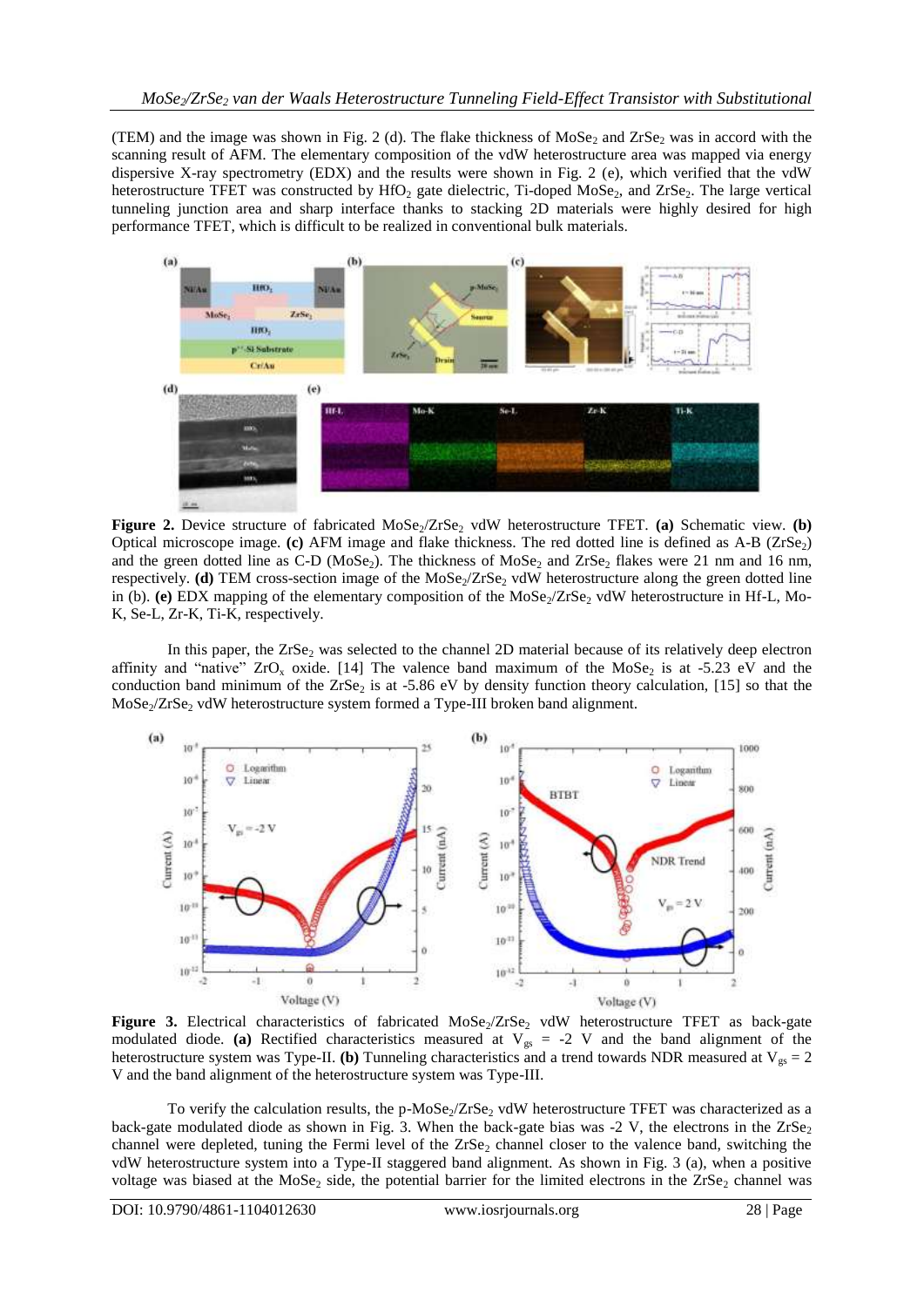lowered and the electrons started diffusing to the  $Mose_2$  side. One the other hand, when the  $Mose_2$  terminal was biased negatively, only a small current flowed as reserve current of a p-n diode. The asymmetrical diode conduction manifested that the system was in a Type-II band alignment. The modulation of the band alignment from Type-II to Type-III could be verified in I-V characteristics of the tunneling diode characteristics at  $V_{gs} = 2$ V as shown in Fig. 3 (b). A significantly increasing of the backward current was observed when the back-gate bias was turned to 2 V, which was originated by BTBT. In the forward current from 0 to 2 V, a trend towards the negative differential resistance (NDR) could be observed at room temperature, which proved that the heterostructure system was switched to a Type-III band alignment and the Ti-doped MoSe<sub>2</sub> was exactly degenerately p-doped. Thus, it could be estimated that a clearer NDR could be observed at low temperature.

After measuring the diode characteristics of the fabricated heterostructure, the transfer curves of the fabricated  $\text{MoSe}_{2}/\text{ZrSe}_{2}$  vdW heterostructure TFET were investigated in Fig. 4 (a). The on/off ratio of the vdW heterostructure TFET was approximately  $10^2$ , along with an 8  $\mu$ A-on current at 1 V drain bias. Although the  $Mose_2/ZrSe_2$  vdW heterostructure TFET implemented basic operation of an electrical switch, the poor controllability of the TFET gave rise to large SS and insufficient on/off ratio, which was attributed to the poor performance of  $ZrSe_2$  MOSFET. To illustrate this viewpoint, the transfer curves of a  $ZrSe_2$  MOSFET fabricated on the same substrate were shown in Fig. 4 (b). The on/off ratio of the sample  $ZrSe_2$  MOSFET did not exceed 10<sup>3</sup>, along with a large SS over 1 V/dec. This is possibly due to the poor back-gate semiconductor/insulator interface between  $ZrSe_2$  and HfO<sub>2</sub>. [16] Also, the imperfection of the  $ZrSe_2$  crystal restricted the performance of the vdW TFET.



**Figure 4.** (a) Transfer curves of the fabricated MoSe<sub>2</sub>/ZrSe<sub>2</sub> vdW heterostructure TFET at  $V_{ds} = 1 V$ . (b) Transfer curves of the  $ZrSe_2$  MOSFET at  $V_{ds} = 1$  V.

#### **IV. Conclusion**

This paper discussed the experimental results of  $Mose/ZrSe$ , vdW heterostructure TFET using the Tidoped  $MoSe<sub>2</sub>$  as source material. The pristine  $MoSe<sub>2</sub>$  exhibited stronger n-type ambipolar current conduction, while the MoSe<sub>2</sub> with Ti-doping exhibited degenerate p-type conduction. The fabricated MoSe<sub>2</sub>/ZrSe<sub>2</sub> vdW heterostructure TFET implemented the transistor operation, and a trend towards NDR verified that the turn-on mechanism of the transistor originated by BTBT. Although the TFET did not realize steep-slope operation, the performance could be improved through optimizing the semiconductor/insulator interface and crystal qualities.

#### **Acknowledgements**

This work was supported by JSPS KAKENHI Grant Number JP18K04279.

#### **References**

- [1]. A. M. Ionescu and H. Riel, Tunnel field-effect transistors as energy-efficient electronic switches, *Nature, 479*, 2011, 329-337.
- [2]. E. Memisevic, J. Svensson, E. lind, and L.-E. Wernersson, Vertical Nanowire TFETs With Channel Diameter Down to 10 nm and Point SMIN of 35 mV/Decade, *IEEE Electron Device Letters, 39(7)*, 2018, 1089-1091.
- [3]. S. Agarwal and E. Yablonovitch, Band-Edge Steepness Obtained From Esaki/Backward Diode Current-Voltage Characteristics, *IEEE Transactions on Electron Devices, 61(5)*, 2014, 1488-1493.
- [4]. B. Radisavljevic, A. Radenovic, J. Brivio, V. Giacometti, and A. Kis, Single-layer MoS2 transistors, *Nature Nanotechnology, 6*, 2011, 147-150.
- [5]. W.-L. Zhang, Improvement of Performance of HfS<sup>2</sup> Transistors Using a Self-Assembled Monolayer as Gate Dielectric, *Chinese Physics Letters, 36(6)*, 2019, 067301.
- [6]. A. K. Geim and I. V. Grigorieva, Van der Waals heterostructures, *Nature, 499*, 2013, 419-425.